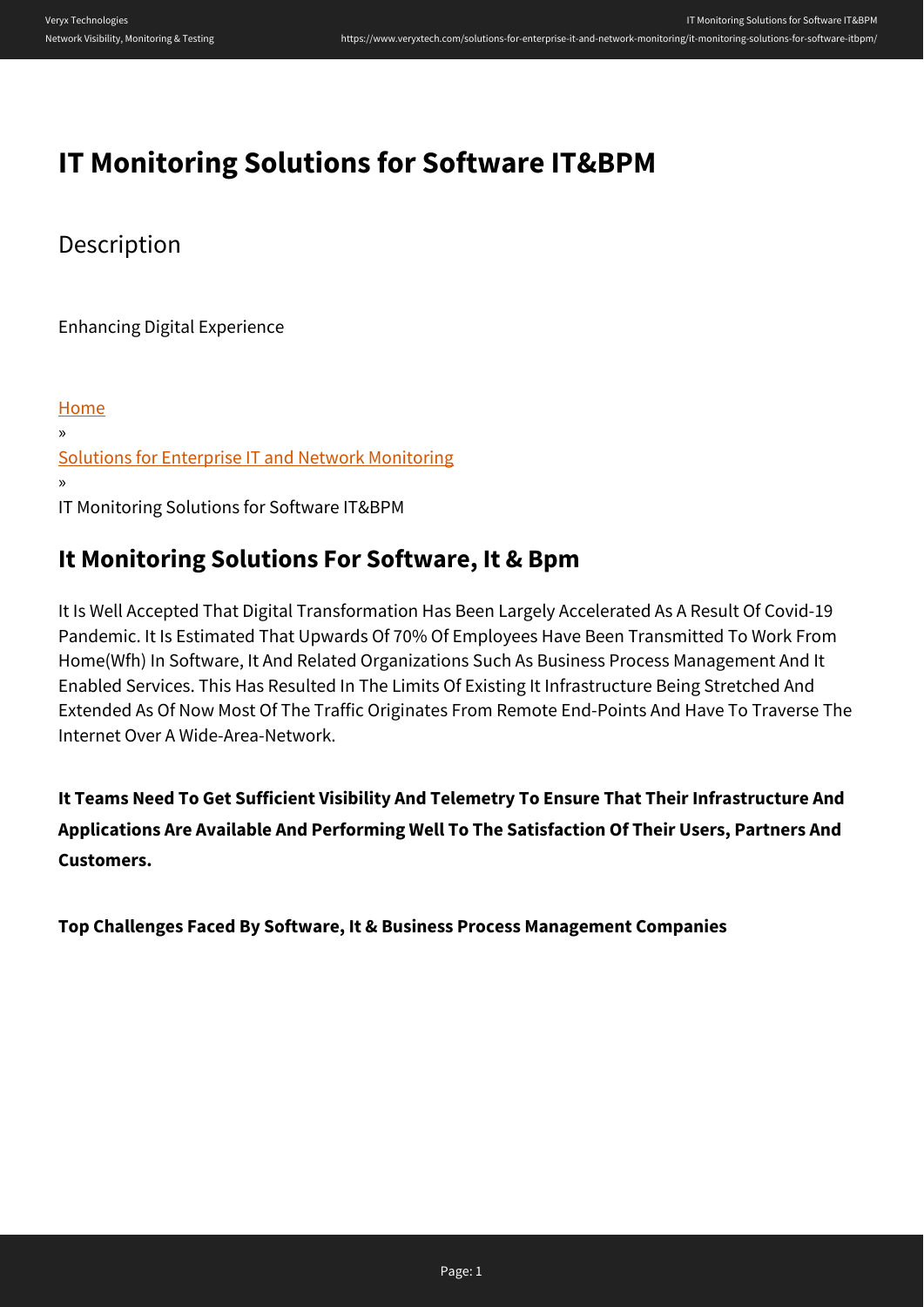

Effectiveness Of Current It Infrastructure

Many Users Are Now Accessing Corporate Networks Over Wan Which Often Are Slower And Less Reliable.



Availability Of Time Critical Applications

Connectivity From Central Hub And Distribution To Other Office Locations Need To Be Closely Monitered.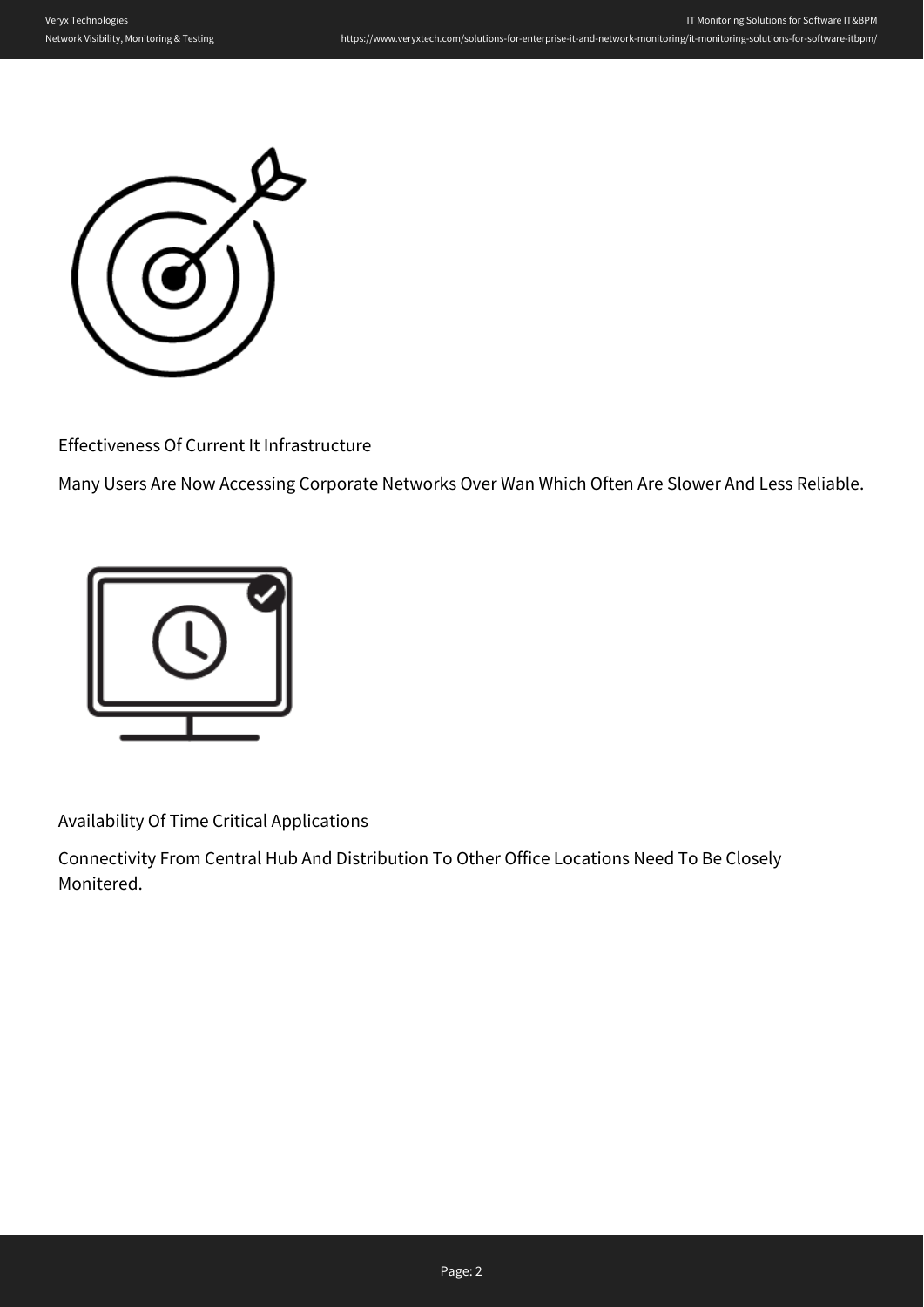

Increasing Capacity And Demand

Ineffective Tracking Of Capacity Utilization And Planning For Demand Could Result In Breakdowns And Poor Performance.



Support For Remote And Dispersed Sites

Enabling Consistent Digital Experience For Collaboration Regardless Of Location, Device Type, Connectivity Etc.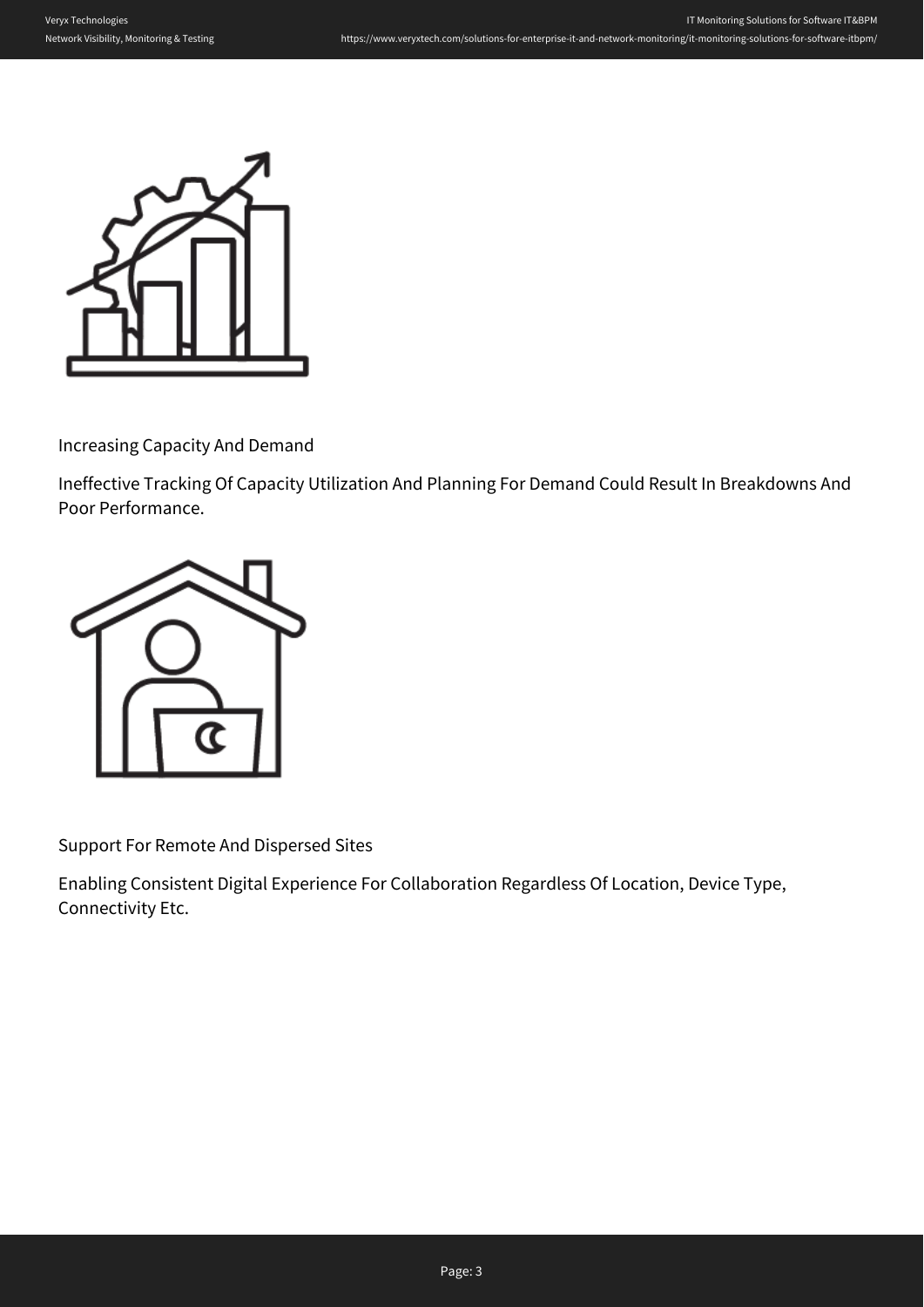

Increased Threats From Remote Workers Devices

End User Device Accessed From Less Secure Environments Can Prove Risky.



Limitations Of Existing Tools

Multiple Vendor Specific Monitoring Systems And Legacy Tools Not Sufficiently Upto The Task.

Veryx Cloudmon Itim And Ntm Enables Software, It & Bpm Companies To Overcome Challenges Related To It Infrastructure And Network Performance:

| Challenge                          | Veryx Cloudmon visibility solution                        |
|------------------------------------|-----------------------------------------------------------|
| Effectiveness of IT infrastructure | Provides timely intelligent alerts for potential problems |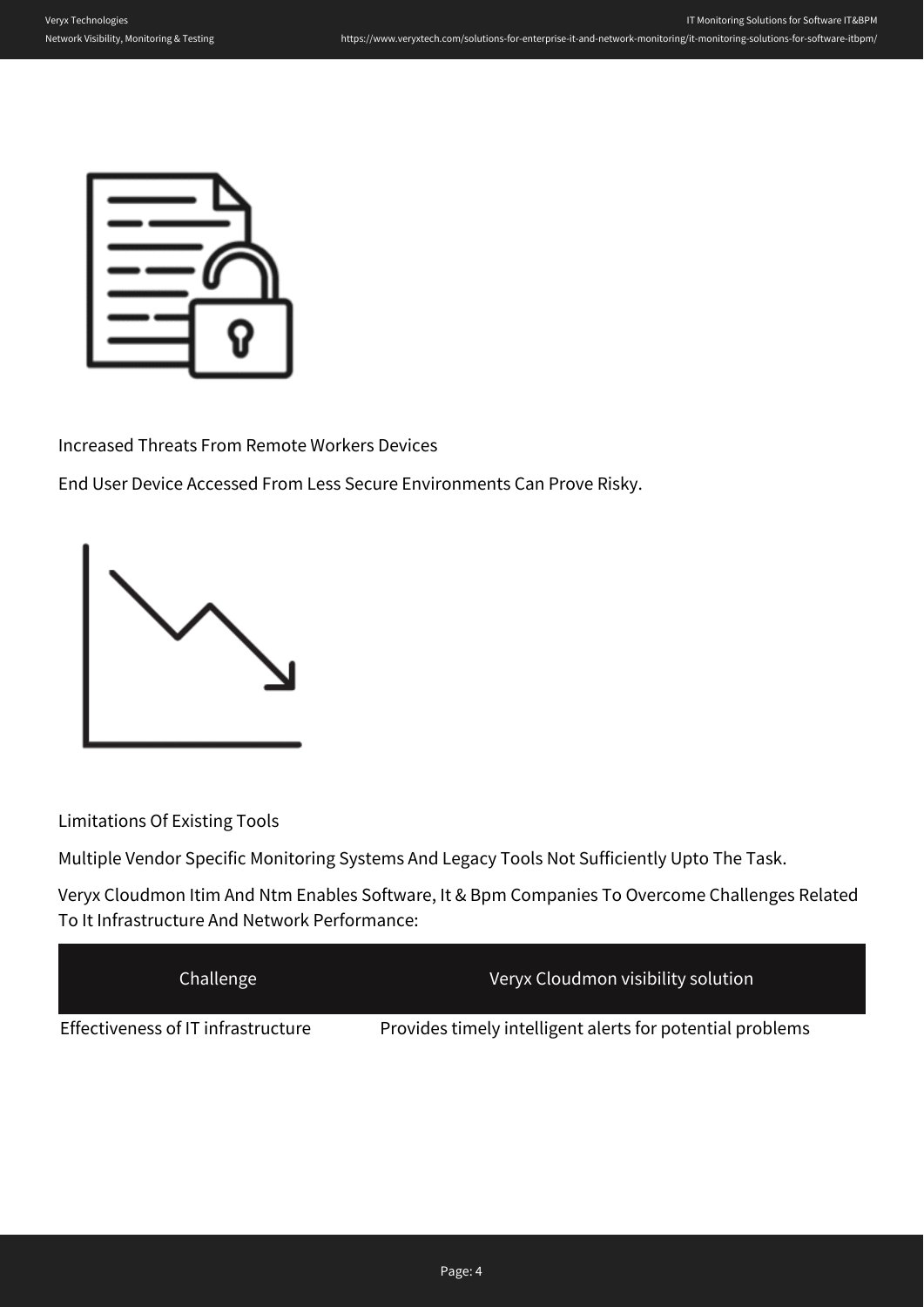| Time critical applications         | Supports monitoring at high granularity for critical<br>applications            |
|------------------------------------|---------------------------------------------------------------------------------|
| Capacity and demand                | Provides reporting on utilization levels                                        |
| Remote site support                | Supports monitoring of remote devices for quick trouble-<br>shooting            |
| Threats from compromised resources | Provides visibility of threats from the network                                 |
| Limitations of existing toolsets   | Consolidates and provides a unified view of servers, networks<br>and end-points |
|                                    |                                                                                 |



Unified Visualization

Easily Administer It Infrastructure To Resolve Issues.